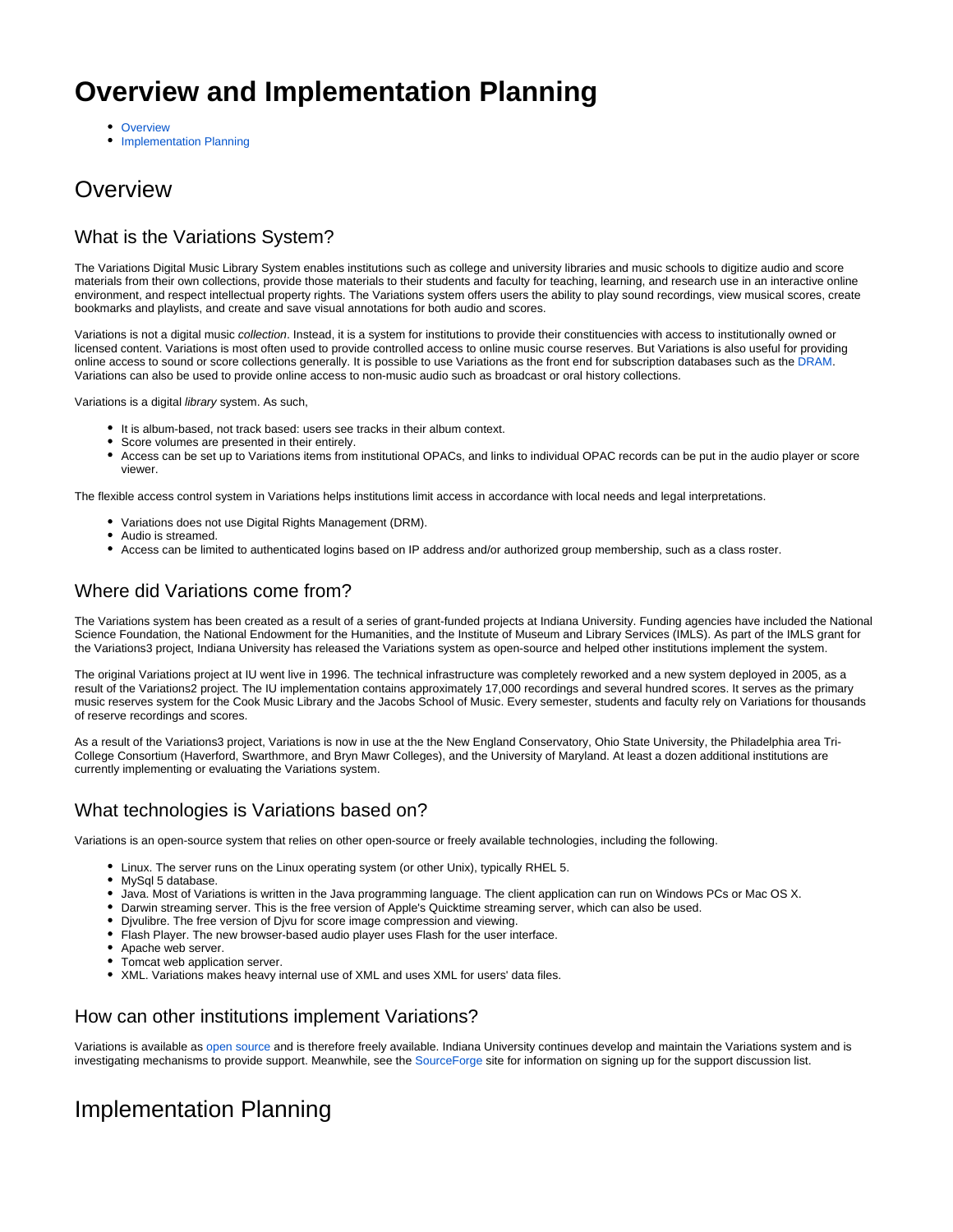### Leadership

A successful Variations implementation requires leadership from both information technology and library staff. As a technology-based system, Variations requires IT expertise to set up and administer, and typically needs to integrate with other information systems and processes. As a digital library system, Variations also needs to have leadership from the content owning organization such as the library or archive. Content owners need to establish intellectual property protection policies, manage access, develop priorities and workflow for content ingest, establish a preservation strategy, and consult with end users.

Planning a Variations implementation typically extends over a period of weeks or months because organizations may first set up a pilot instance to try it out. Even setting up a pilot instance may require ordering a server, setting up the server within the IT infrastructure, installing the third-party software, installing the Variations software, setting up a digitization station, loading some content, troubleshooting network and firewall issues, and so on. Full implementation may further require iteration with legal counsel on access policy, installation of the client software on classroom or library computers, distribution of client software to other users, creation of workflow documentation, customization of the [Variations User Guide,](http://variations2.indiana.edu/use/) etc.

### Hardware Requirements

#### **Server Hardware**

What server hardware you use for Variations depends completely on how much content you plan to load and how much simultaneous use you expect the system to receive. Variations tends to be more demanding of memory and disk than of processor speed. Another variable is the chosen bitrate(s) at which you will encode. For planning purposes, assuming encoding at both 192kbps and 28kbps, a 74-minute CD will take up approximately 125 MB of disk space. The uncompressed wav file, if you choose to archive it, will require 650 MB of storage. Score pages might average 50KB each, compressed, depending on settings.

For network bandwidth, multiply 192kbps by the peak number of simultaneous streams you expect to figure out whether your network infrastructure is sufficient.

It is difficult to recommend a generic configuration for Variations. At the high end, you might spend \$25k to \$50, the latter if you want to have a backup system for automatic failover. But for most implementations a \$8-10k system should be adequate, and a pilot could be run on a much cheaper or older system.

#### **Digitization Hardware and Software**

The Variations digitizer client only runs on Windows PCs, so a recent XP or Vista PC is recommended. Audio compression is CPU-intensive, so doing digitization on a slow system will render the system useless for anything else during compression. If analog audio will be put in Variations, a high-quality sound card or a USB (digital) connection to the analog input device is important. For score scanning, any flatbed scanner should work.

For audio capture and editing, commercial software products such as Sound Forge or WaveLab are typically used, although the free Audacity can also be used.

## Planning and Staffing

#### **IT Staffing Requirements**

The fundamental need for system setup and ongoing administration is for a Linux system administrator familiar with downloading, installing and configuring free and open-source software. Specifically, the following components are involved in preparing a server for Variations:

- Linux (typically RHEL or equivalent)
- Network Alias Devices (ideally three fixed IPs)
- Firewall Configuration (opening ports for RMI, UDP, Apache, etc.)
- Java JDK
- Apache
- MySQL
- Perl (base Perl plus numerous additional modules)
- Darwin Streaming Server
- Tomcat (if deploying Variations web player or access manager)

Although we provide [step-by-step instructions](https://wiki.dlib.indiana.edu/pages/viewpage.action?pageId=510887173) for setting up Variations, inevitably there will be institutional differences requiring good troubleshooting skills and ability to get help from other experts on campus. Extra help and consulting may be needed during the process by other IT staff such as network engineers (for networking configuration, firewall and bandwidth issues), authentication specialists, authorization system integration (if basing access on course rosters), storage management (for archiving uncompressed derivatives and backing up the server), and client support for Windows and Mac (if distributing client software to end users). Installing client software on end-user-managed systems will take additional support to help users troubleshoot installation problems. If the system will be integrated with a library catalog and/or z39.50 server, some library IT expertise may also need to be consulted.

After the server is prepared for Variations, the Variations system can be downloaded, installed and configured. The system contains a small amount of sample content that can be used to test the system after a digitizer's client is configured, built and installed.

Once Variations is up and working, it requires little involvement for ongoing operation beyond occasional trouble-shooting or upgrades (typically done only once or twice a year).

#### **Key IT Decisions**